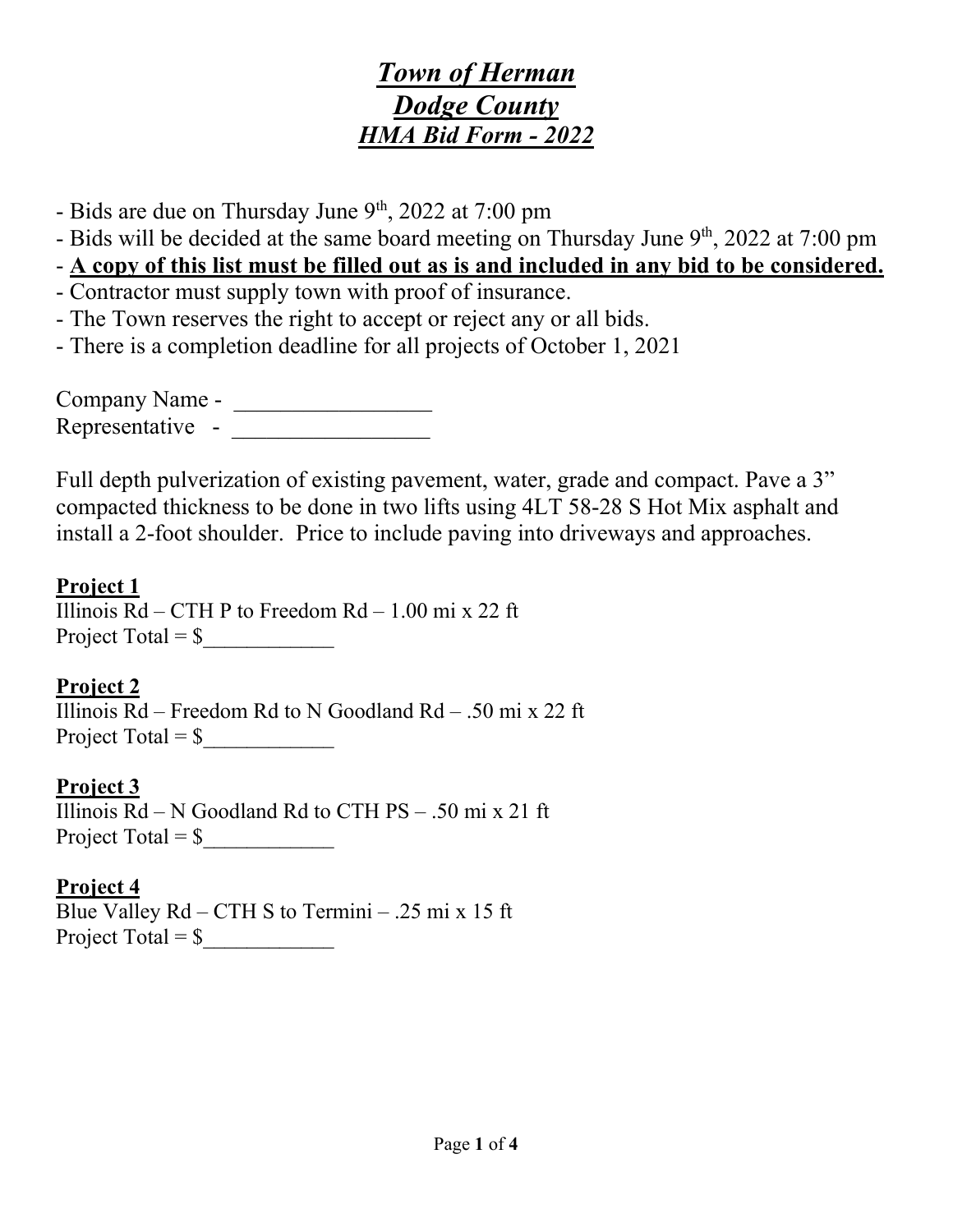| #1 - Illinois $Rd - CTHP$ to Freedom $Rd - 1.00$ mi x 22 ft                        |                                                                 |                         |
|------------------------------------------------------------------------------------|-----------------------------------------------------------------|-------------------------|
| Pulverize, Fine Grade & Compact 13,000 SY Per SY \$_______________________________ |                                                                 |                         |
| 3.0 inch Compacted HMA Surface 2,200 Ton Per Ton \$_______________________________ |                                                                 |                         |
|                                                                                    |                                                                 |                         |
|                                                                                    |                                                                 | Total Bid \$            |
| #2 - Illinois Rd – Freedom Rd to N Goodland Rd - .50 mi x 22 ft                    |                                                                 |                         |
| Pulverize, Fine Grade & Compact 6,500 SY Per SY \$________________________________ |                                                                 |                         |
| 3.0 inch Compacted HMA Surface 1,100 Ton Per Ton \$______________________________  |                                                                 |                         |
|                                                                                    |                                                                 |                         |
|                                                                                    |                                                                 | Total Bid \$            |
| #3 - Illinois Rd – N Goodland Rd to CTH PS - .50 mi x 21 ft                        |                                                                 |                         |
| Pulverize, Fine Grade & Compact 6,200 SY Per SY \$ \$                              |                                                                 |                         |
| 3.0 inch Compacted HMA Surface 1,050 Ton Per Ton \$_______________________________ |                                                                 |                         |
| 2 foot Aggregate Shoulder                                                          | 170 Ton Per Ton $\frac{\gamma}{\gamma}$ $\frac{\gamma}{\gamma}$ |                         |
|                                                                                    |                                                                 | Total Bid $\frac{1}{2}$ |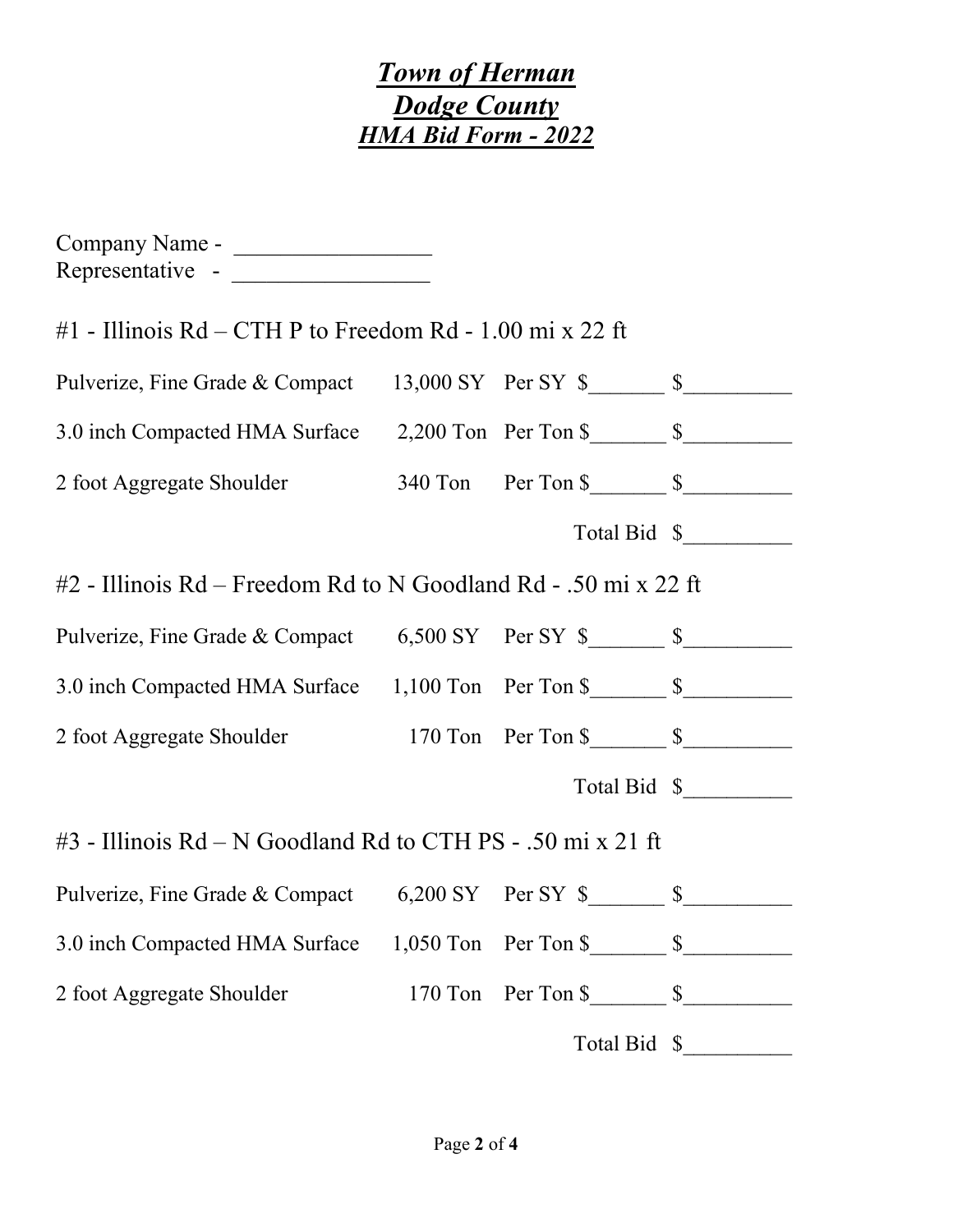| Company Name -   |  |
|------------------|--|
| Representative - |  |

| $#4$ - Blue Valley Rd – CTH S to Termini - .25 mi x 15 ft |         |                      |  |
|-----------------------------------------------------------|---------|----------------------|--|
| Pulverize, Fine Grade & Compact                           |         | $2,300$ SY Per SY \$ |  |
| 3.0 inch Compacted HMA Surface                            | 308 Ton | Per Ton \$           |  |
| 2 foot Aggregate Shoulder                                 | 85 Ton  | Per Ton \$           |  |
|                                                           |         | Total Bid \$         |  |